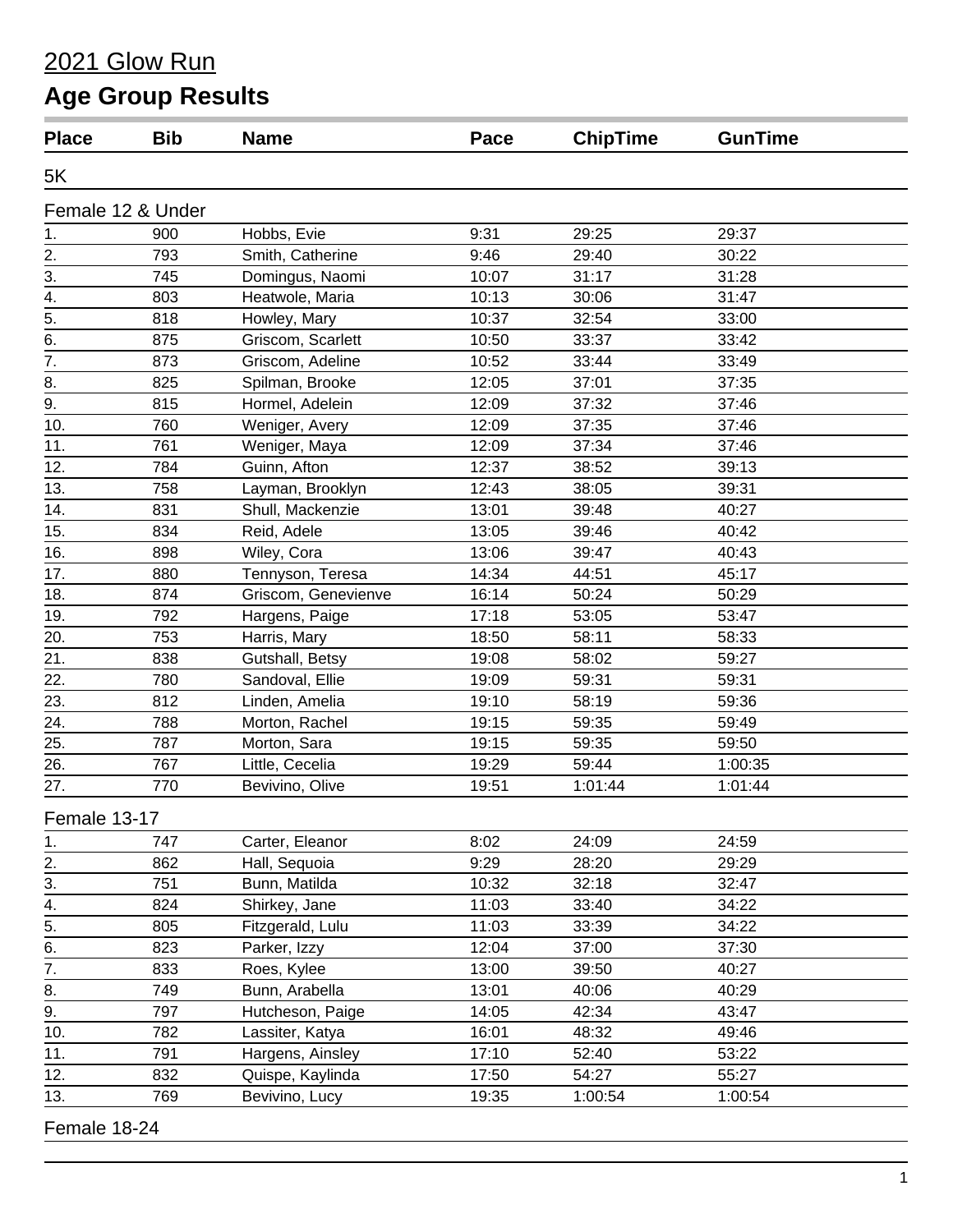| <b>Place</b>     | <b>Bib</b> | <b>Name</b>              | Pace  | <b>ChipTime</b> | <b>GunTime</b> |  |
|------------------|------------|--------------------------|-------|-----------------|----------------|--|
| 1.               | 577        | Milby, Mary              | 6:59  | 21:43           | 21:45          |  |
|                  | 611        | Klansek, Joanna          | 7:57  | 24:17           | 24:44          |  |
| $\frac{2}{3}$ .  | 474        | Longenecker, Kara        | 8:03  | 24:56           | 25:03          |  |
| $\frac{4}{4}$    | 866        | Faust, Emma              | 8:56  | 27:33           | 27:48          |  |
|                  | 868        | Driver, Deanna           | 9:24  | 28:48           | 29:13          |  |
| $\overline{6}$ . | 639        | Gallalee, Savannah       | 9:54  | 30:42           | 30:46          |  |
| $\overline{7}$ . | 426        | Blosser, Hannah          | 11:03 | 33:25           | 34:22          |  |
| 8.               | 858        | Eades, Ashleigh          | 11:36 | 35:33           | 36:03          |  |
| 9.               | 576        | Milby, Jamie             | 12:44 | 39:24           | 39:34          |  |
| 10.              | 490        | Brunk, Sonya             | 13:42 | 41:17           | 42:34          |  |
| 11.              | 660        | Deavers, Anna            | 20:25 | 1:02:10         | 1:03:27        |  |
| Female 25-34     |            |                          |       |                 |                |  |
| 1.               | 675        | Fox, Nelle               | 6:56  | 21:33           | 21:34          |  |
| 2.               | 672        | Yoder, Allison           | 8:13  | 25:31           | 25:33          |  |
| 3.               | 735        | Pruett-Fiederlein, Elena | 8:22  | 25:47           | 26:02          |  |
| $\overline{4}$ . | 594        | Slobodin, Zoe            | 8:45  | 27:00           | 27:15          |  |
| $\frac{1}{5}$ .  | 602        | Lam, Jessica             | 9:11  | 28:14           | 28:33          |  |
|                  | 526        | Landes, Julie            | 9:35  | 28:43           | 29:49          |  |
| $\overline{7}$ . | 673        | Coleman, Sarah Alice     | 9:45  | 29:50           | 30:19          |  |
| 8.               | 680        | Johnson, Aimee           | 9:50  | 29:46           | 30:35          |  |
| 9.               | 647        | Grigat, Destiny          | 9:56  | 30:23           | 30:53          |  |
| 10.              | 685        | Miller, Christina        | 10:00 | 30:49           | 31:05          |  |
| 11.              | 429        | Simmers, Lauren          | 10:03 | 30:12           | 31:16          |  |
| 12.              | 856        | Greco, Sara              | 10:31 | 32:27           | 32:41          |  |
| 13.              | 441        | MILLER, MELISSA          | 10:32 | 32:00           | 32:45          |  |
| 14.              | 667        | Lantz, Seville           | 10:32 | 32:02           | 32:46          |  |
| 15.              | 405        | Grigat, Jacquelyn        | 10:34 | 32:21           | 32:50          |  |
| 16.              | 416        | Coto, Ittaty             | 10:57 | 33:18           | 34:02          |  |
| 17.              | 500        | Rhodes, Danielle         | 11:09 | 34:25           | 34:41          |  |
| 18.              | 503        | Straughn, Kendra         | 11:10 | 34:03           | 34:43          |  |
| 19.              | 682        | Cash, Brittany           | 11:34 | 35:40           | 35:59          |  |
| 20.              | 892        | Billy, Jacqueline        | 11:37 | 35:36           | 36:06          |  |
| 21.              | 859        | newcity, aidan           | 12:41 | 38:06           | 39:26          |  |
| 22.              | 432        | Schenkel, Kimberly       | 12:52 | 39:19           | 40:01          |  |
| 23.              | 534        | Nafziger, Erin           | 12:59 | 39:16           | 40:24          |  |
| 24.              | 535        | Weaver, Anda             | 12:59 | 39:17           | 40:24          |  |
| 25.              | 621        | Wilson, Shana            | 13:03 | 39:17           | 40:34          |  |
| 26.              | 464        | Hollar, Sara             | 14:08 | 43:13           | 43:58          |  |
| 27.              | 433        | Estep, Andrea            | 14:26 | 44:13           | 44:54          |  |
| 28.              | 569        | Sodikoff, Jen            | 14:46 | 44:37           | 45:54          |  |
| 29.              | 583        | Mercer, Shannon          | 14:54 | 46:19           | 46:19          |  |
| 30.              | 709        | Stoner, Rebekah          | 15:56 | 47:56           | 49:31          |  |
| 31.              | 549        | Ashton, Amanda           | 16:27 | 49:37           | 51:08          |  |
| 32.              | 870        | Maiden, Priscilla        | 16:52 | 51:30           | 52:27          |  |
| 33.              | 493        | Westerfield, Amanda      | 16:59 | 52:11           | 52:49          |  |
| 34.              | 558        | Knight, Crystal          | 17:06 | 52:17           | 53:09          |  |
|                  |            |                          |       |                 |                |  |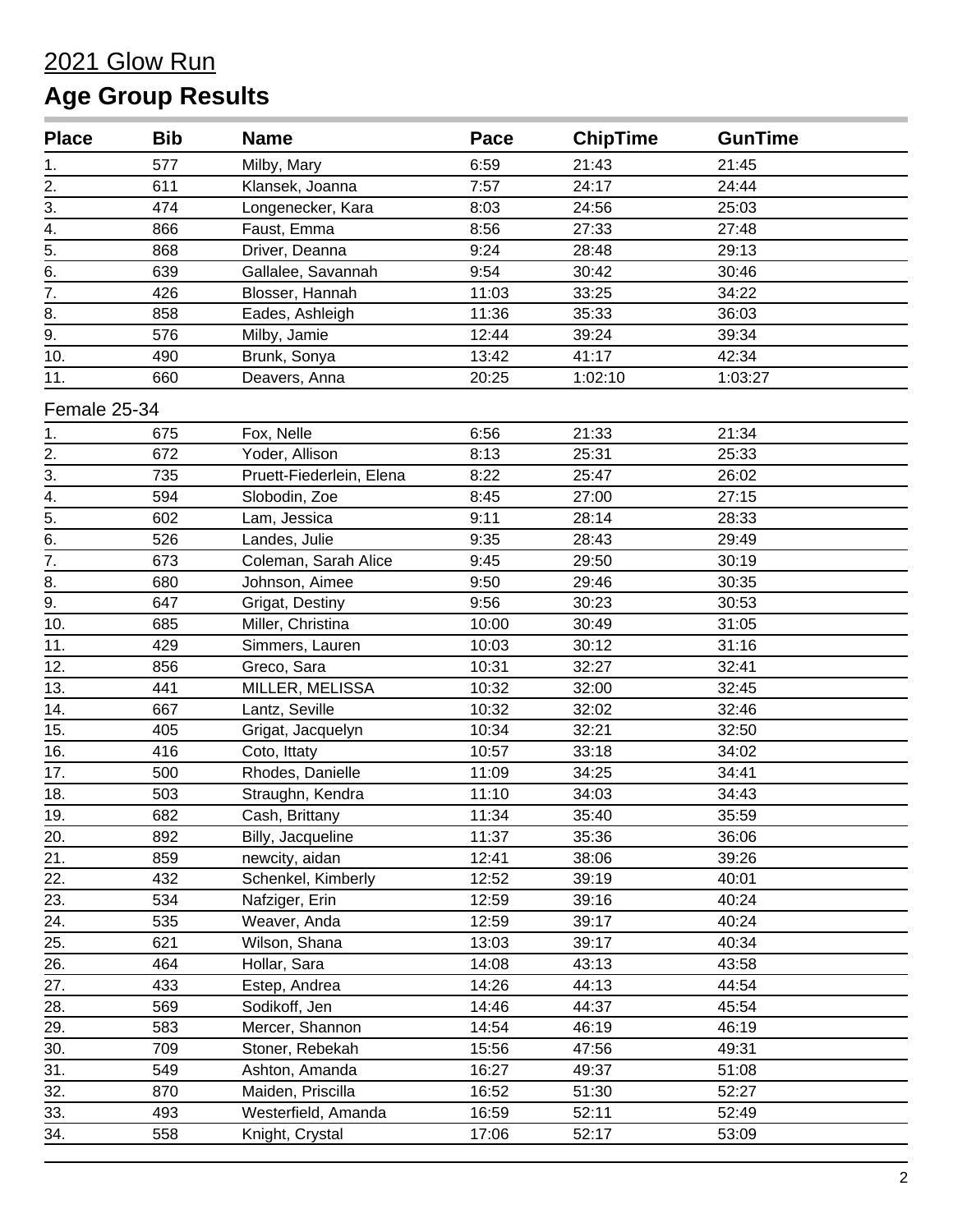| <b>Place</b>      | <b>Bib</b> | <b>Name</b>          | Pace  | <b>ChipTime</b> | <b>GunTime</b> |  |
|-------------------|------------|----------------------|-------|-----------------|----------------|--|
| 35.               | 524        | Luebben, Elizabeth   | 17:53 | 54:03           | 55:36          |  |
| 36.               | 521        | Sandoval, Samantha   | 19:11 | 59:37           | 59:37          |  |
| 37.               | 889        | Litwin, Paula        | 19:24 | 58:46           | 1:00:19        |  |
| 38.               | 703        | Roth, Rachael        | 20:09 | 1:01:28         | 1:02:40        |  |
| Female 35-44      |            |                      |       |                 |                |  |
| 1.                | 461        | Dofflemyer, Kim      | 8:00  | 24:43           | 24:54          |  |
|                   | 434        | Phillips, Shawn      | 9:15  | 28:34           | 28:47          |  |
| $\frac{2}{3}$     | 724        | Hensley, Kate        | 9:21  | 28:17           | 29:06          |  |
| $\overline{4}$ .  | 520        | Dillard, Kara        | 9:22  | 28:56           | 29:08          |  |
| $\overline{5}$ .  | 669        | Yeager, Heather      | 9:27  | 29:15           | 29:22          |  |
| $\overline{6}$ .  | 505        | Ballew, Linetta      | 9:55  | 30:27           | 30:52          |  |
| $\overline{7}$ .  | 609        | Hormel, Ashley       | 9:58  | 29:53           | 31:00          |  |
| 8.                | 657        | Carbaugh, Rebecca    | 10:02 | 30:42           | 31:13          |  |
| $\overline{9}$ .  | 483        | Norment, Christy     | 10:14 | 30:41           | 31:48          |  |
| 10.               | 452        | Sheffer-Bess, Brandi | 10:20 | 31:09           | 32:09          |  |
| 11.               | 587        | Thompson, Laura      | 10:22 | 31:13           | 32:14          |  |
| 12.               | 706        | Madison, Jen         | 10:23 | 32:01           | 32:19          |  |
| 13.               | 573        | Geisert, Julia       | 10:44 | 32:41           | 33:22          |  |
| 14.               | 419        | Bunn, Heidi          | 10:47 | 33:10           | 33:33          |  |
| 15.               | 428        | Fallon, Moriah       | 10:48 | 32:31           | 33:36          |  |
| 16.               | 469        | Trotter, Meredith    | 10:48 | 32:32           | 33:37          |  |
| 17.               | 698        | Carr, Jennie         | 10:52 | 33:12           | 33:49          |  |
| 18.               | 695        | Roes, Laura          | 10:52 | 33:13           | 33:49          |  |
| 19.               | 479        | Clancey, Elaine      | 10:59 | 33:44           | 34:10          |  |
| 20.               | 443        | Somers, Brandy       | 10:59 | 33:27           | 34:10          |  |
| $\overline{21}$ . | 655        | Stewart, Angie       | 11:09 | 34:32           | 34:40          |  |
| 22.               | 663        | Robinson, Kimberly   | 11:09 | 34:32           | 34:40          |  |
| 23.               | 458        | Jimenez, Rosa        | 11:09 | 34:07           | 34:42          |  |
| $\overline{24}$ . | 731        | Ogden, Laura         | 11:28 | 34:57           | 35:39          |  |
| 25.               | 729        | Showalter, Sheila    | 11:32 | 35:18           | 35:51          |  |
| 26.               | 854        | Ebersold, Miranda    | 11:36 | 35:33           | 36:03          |  |
| 27.               | 848        | Ressler Horst, Lara  | 11:41 | 35:49           | 36:21          |  |
| 28.               | 409        | Domingus, Sarah      | 11:45 | 36:15           | 36:33          |  |
| 29.               | 476        | Lapp, Melissa        | 12:04 | 36:59           | 37:32          |  |
| 30.               | 722        | Wrye, Cindy          | 12:10 | 37:42           | 37:51          |  |
| 31.               | 670        | Stephenson, Kelly    | 12:17 | 37:43           | 38:11          |  |
| 32.               | 584        | Clem, Jessica        | 12:28 | 38:37           | 38:46          |  |
| 33.               | 572        | Myers, Brande        | 12:28 | 38:38           | 38:46          |  |
| 34.               | 455        | Testerman, Angie     | 12:42 | 38:03           | 39:29          |  |
| 35.               | 444        | Heatwole, Emily      | 12:52 | 39:16           | 40:00          |  |
| 36.               | 408        | Tabor, Cara          | 13:31 | 41:15           | 42:02          |  |
| 37.               | 414        | Sodikoff, Lindsey    | 13:36 | 41:35           | 42:16          |  |
| 38.               | 489        | TREMBLAY, JENNIFER   | 14:21 | 43:45           | 44:36          |  |
| 39.               | 498        | Shepard, Megan       | 14:28 | 44:28           | 44:59          |  |
| 40.               | 878        | Tennyson, Colleen    | 14:34 | 44:51           | 45:17          |  |
| 41.               | 637        | Whetzel, Heather     | 15:00 | 46:06           | 46:37          |  |
|                   |            |                      |       |                 |                |  |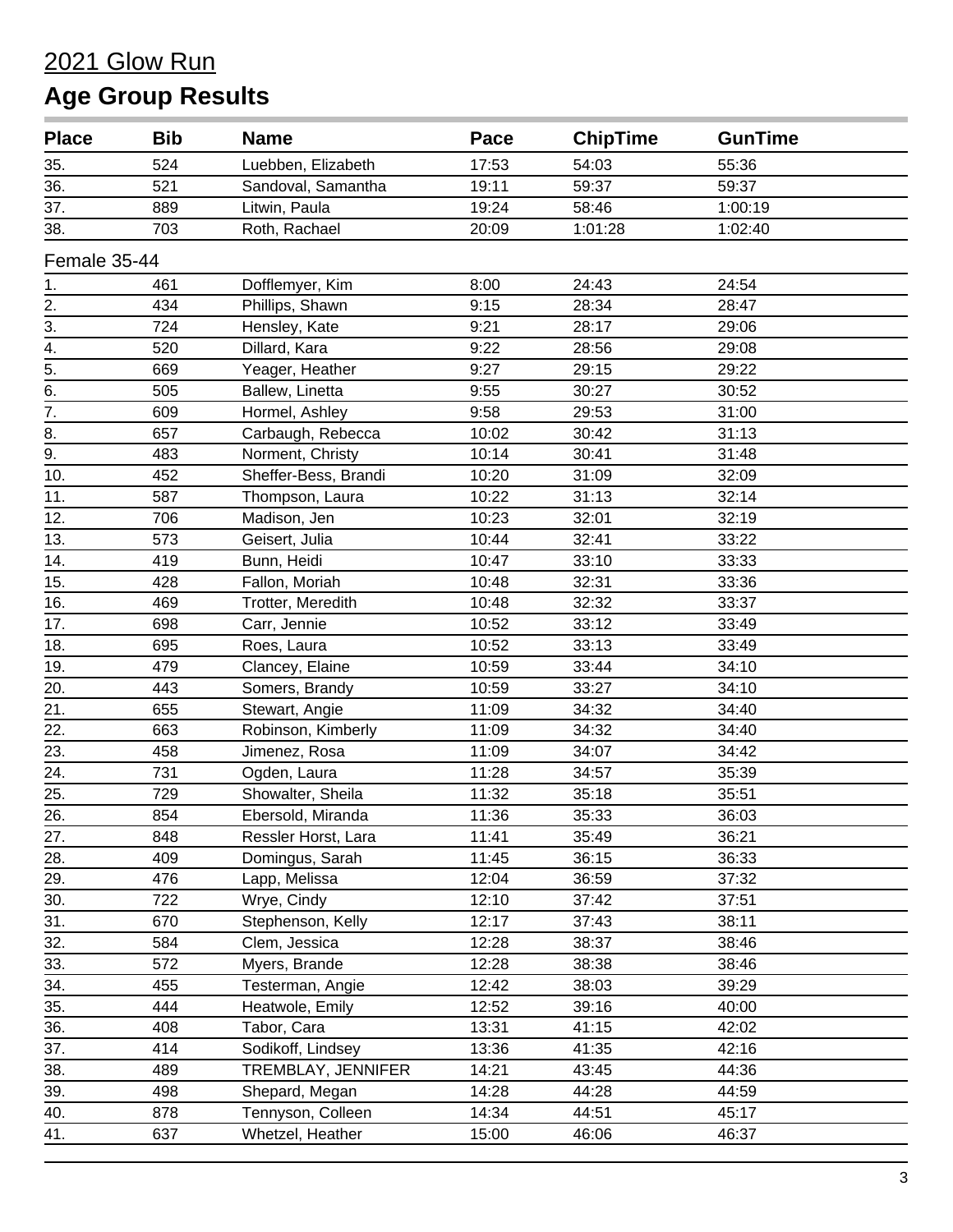| <b>Place</b>     | <b>Bib</b> | <b>Name</b>              | Pace  | <b>ChipTime</b> | <b>GunTime</b> |  |
|------------------|------------|--------------------------|-------|-----------------|----------------|--|
| 42.              | 467        | Cruz, Maricelli          | 15:09 | 46:32           | 47:06          |  |
| 43.              | 553        | Dixon, Carolyn           | 15:18 | 46:11           | 47:34          |  |
| 44.              | 601        | Brinkley, Tara           | 15:30 | 48:11           | 48:11          |  |
| 45.              | 529        | Roderick, Dana           | 15:30 | 48:13           | 48:13          |  |
| 46.              | 629        | Morris, Christa          | 15:31 | 48:14           | 48:14          |  |
| 47.              | 453        | Weniger, Grace           | 16:19 | 50:23           | 50:45          |  |
| 48.              | 649        | Spilman, Christine       | 17:03 | 52:18           | 53:01          |  |
| 49.              | 547        | Morton, Laurie           | 17:10 | 53:01           | 53:21          |  |
| 50.              | 551        | Hargens, Dani            | 17:19 | 53:10           | 53:51          |  |
| $\overline{51}$  | 563        | Johnstone-Yellin, Tamara | 17:22 | 53:13           | 53:59          |  |
| 52.              | 578        | Cofer, Whitney           | 17:45 | 54:07           | 55:10          |  |
| 53.              | 580        | Forbes, Angela           | 18:48 | 57:33           | 58:25          |  |
| 54.              | 557        | Strawderman, Ellen       | 18:48 | 57:33           | 58:26          |  |
| 55.              | 719        | Hill, Ann                | 19:08 | 58:02           | 59:28          |  |
| 56.              | 541        | Guinn, Emily             | 19:29 | 59:40           | 1:00:34        |  |
| 57.              | 456        | Brady, Kelly             | 19:29 | 59:42           | 1:00:35        |  |
| 58.              | 463        | Martell, Carrie          | 19:29 | 59:45           | 1:00:35        |  |
| 59.              | 506        | Hensley, Heather         | 19:34 | 1:00:11         | 1:00:49        |  |
| 60.              | 465        | Bevivino, Erin           | 19:52 | 1:01:45         | 1:01:45        |  |
| 61.              | 720        | Combs, Mary              | 20:37 | 1:02:52         | 1:04:05        |  |
| Female 45-54     |            |                          |       |                 |                |  |
| 1.               | 527        | West, Tracy              | 6:47  | 21:05           | 21:06          |  |
| $\frac{2}{3}$ .  | 459        | Meixner, Cara            | 7:52  | 24:11           | 24:29          |  |
|                  | 499        | Stuart Leslie, Laura     | 9:27  | 29:09           | 29:23          |  |
| $\overline{4}$ . | 861        | Tollefson, Karin         | 9:45  | 29:11           | 30:20          |  |
| $\overline{5}$ . | 867        | Driver, Jeanne           | 9:51  | 30:14           | 30:38          |  |
| $\overline{6}$ . | 421        | Smilowitz, Lori          | 9:52  | 30:06           | 30:43          |  |
| $\overline{7}$ . | 605        | Baker, Jackie            | 10:00 | 30:50           | 31:05          |  |
| 8.               | 565        | Hutcheson, Keri          | 10:13 | 30:34           | 31:48          |  |
| $\overline{9}$ . | 717        | Landes, Jana             | 10:31 | 31:57           | 32:43          |  |
| 10.              | 603        | Lam, Melissa             | 10:38 | 32:51           | 33:06          |  |
| 11.              | 470        | Longenecker, Shelby      | 11:03 | 33:26           | 34:20          |  |
| 12.              | 588        | Tabor, Christy           | 13:31 | 41:14           | 42:02          |  |
| 13.              | 592        | Lemons, Lesley           | 13:37 | 42:06           | 42:19          |  |
| 14.              | 690        | Quispe, Maria            | 14:04 | 42:47           | 43:45          |  |
| 15.              | 532        | Macbeth, Maile           | 14:09 | 43:50           | 44:00          |  |
| 16.              | 435        | Reisner, Barbara         | 15:08 | 45:34           | 47:03          |  |
| 17.              | 645        | Leitzel, Stacey          | 15:26 | 47:31           | 48:00          |  |
| 18.              | 528        | Simmons, Amanda          | 15:31 | 48:14           | 48:14          |  |
| 19.              | 487        | Aistrop-Vanhook, Mistie  | 15:31 | 47:29           | 48:14          |  |
| 20.              | 446        | Horn, Julia              | 15:41 | 48:21           | 48:46          |  |
| 21.              | 437        | Ziegler Wiley, Trina     | 15:54 | 49:08           | 49:27          |  |
| 22.              | 872        | Griscom, Heather         | 16:16 | 50:28           | 50:36          |  |
| 23.              | 710        | Knicely, Katherine       | 16:32 | 50:05           | 51:24          |  |
| 24.              | 491        | Brunk, Gayl              | 16:39 | 50:29           | 51:46          |  |
| 25.              | 864        | McDonald, Sara           | 16:52 | 51:29           | 52:26          |  |
|                  |            |                          |       |                 |                |  |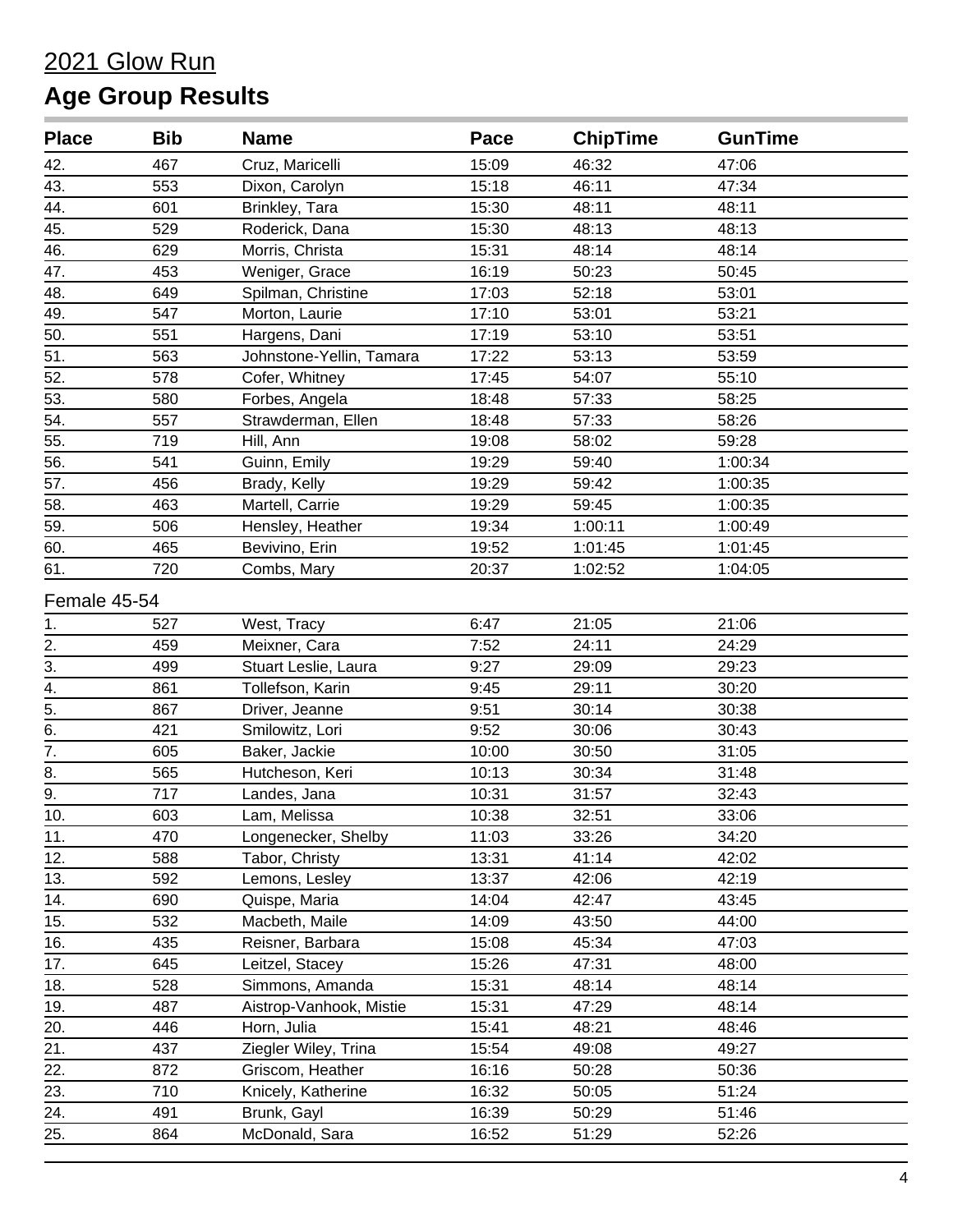| <b>Place</b>      | <b>Bib</b> | <b>Name</b>           | Pace  | <b>ChipTime</b> | <b>GunTime</b> |  |
|-------------------|------------|-----------------------|-------|-----------------|----------------|--|
| 26.               | 845        | Diener, Kari          | 17:09 | 53:04           | 53:20          |  |
| 27.               | 530        | Bryant, Jennifer      | 17:29 | 53:27           | 54:22          |  |
| 28.               | 733        | Butler-Miller, Esther | 17:49 | 55:06           | 55:25          |  |
| 29.               | 614        | OBrien, Marcella      | 17:52 | 54:11           | 55:33          |  |
| $\overline{30}$ . | 424        | Arehart, Michele      | 18:50 | 58:11           | 58:33          |  |
| $\overline{31}$ . | 622        | Shifflett, Cynthia    | 20:34 | 1:02:40         | 1:03:55        |  |
| 32.               | 893        | Miller, Anna          | 24:57 | 1:17:32         | 1:17:32        |  |
| Female 55-64      |            |                       |       |                 |                |  |
| 1.                | 711        | Sumner, Susan         | 9:08  | 28:15           | 28:23          |  |
| 2.                | 610        | Klansek, Teresa       | 11:04 | 33:57           | 34:24          |  |
| $\overline{3}$ .  | 732        | Marye, Lisa           | 12:10 | 37:43           | 37:51          |  |
| $\overline{4}$ .  | 901        | Gast, Susan           | 12:57 | 39:39           | 40:16          |  |
| $\overline{5}$ .  | 477        | Morrow, Kathryn       | 13:25 | 41:10           | 41:43          |  |
| 6.                | 403        | newcity, rebecca      | 13:27 | 40:27           | 41:49          |  |
| $\overline{7}$ .  | 449        | Davis, Becky          | 14:47 | 44:56           | 45:58          |  |
|                   | 509        | Rubinic, Nancy        | 16:24 | 49:45           | 51:01          |  |
| $\frac{8}{9}$ .   | 618        | McClintock, Gail      | 16:32 | 50:05           | 51:24          |  |
| 10.               | 631        | Myers, Audrey         | 17:49 | 54:02           | 55:23          |  |
| 11.               | 540        | Neupauer, Robyn       | 18:16 | 56:23           | 56:49          |  |
| 12.               | 543        | Sinegra, Lisa         | 18:17 | 56:23           | 56:49          |  |
| 13.               | 632        | Jerlinski, Elizabeth  | 18:19 | 56:56           | 56:56          |  |
| 14.               | 575        | Milby, Debbie         | 18:39 | 57:47           | 58:00          |  |
| 15.               | 560        | White, Carrie         | 19:48 | 1:00:38         | 1:01:32        |  |
| 16.               | 626        | Tinsley, Laura        | 19:48 | 1:00:40         | 1:01:33        |  |
| 17.               | 700        | Roth, Terri           | 20:09 | 1:01:26         | 1:02:39        |  |
| Female 65+        |            |                       |       |                 |                |  |
| 1.                | 860        | Schwartz, Kathy       | 9:55  | 30:44           | 30:50          |  |
| $\overline{2}$ .  | 413        | Kyger, Maggie         | 11:37 | 34:47           | 36:06          |  |
| $\frac{3}{2}$     | 523        | Shisler, Mary-Ann     | 12:52 | 38:34           | 40:01          |  |
| 4.                | 571        | Landes, Anita         | 13:11 | 40:40           | 41:00          |  |
|                   | 448        | Thompson, Debra       | 14:20 | 43:34           | 44:35          |  |
| $rac{5}{6}$       | 895        | Sodikoff, Karen       | 15:29 | 47:29           | 48:09          |  |
| $\overline{7}$ .  | 883        | Lydecker, Marianne    | 16:41 | 50:32           | 51:51          |  |
| 8.                | 407        | McMillen, Kim         | 17:44 | 54:12           | 55:08          |  |
| $\overline{9}$ .  | 406        | Tabor, Dori           | 17:49 | 54:27           | 55:22          |  |
| 10.               | 422        | Nizer, Esther         | 17:50 | 55:07           | 55:25          |  |
| 11.               | 545        | Atkins, Mary          | 18:16 | 56:23           | 56:49          |  |
| 12.               | 726        | Schmaltz, Barbara     | 20:37 | 1:02:51         | 1:04:05        |  |
| Male 12 & Under   |            |                       |       |                 |                |  |
| 1.                | 744        | Domingus, Asher       | 7:36  | 23:35           | 23:38          |  |
| 2.                | 762        | Weniger, Noah         | 7:45  | 23:56           | 24:07          |  |
| 3.                | 771        | Norment, Elliot       | 8:11  | 24:30           | 25:28          |  |
| 4.                | 846        | Diener, Cyrus         | 8:30  | 26:16           | 26:28          |  |
| $\overline{5}$ .  | 809        | Morgan, Colby         | 8:31  | 26:25           | 26:30          |  |
| 6.                | 786        | Ranck, Isaac          | 8:42  | 26:49           | 27:04          |  |
|                   |            |                       |       |                 |                |  |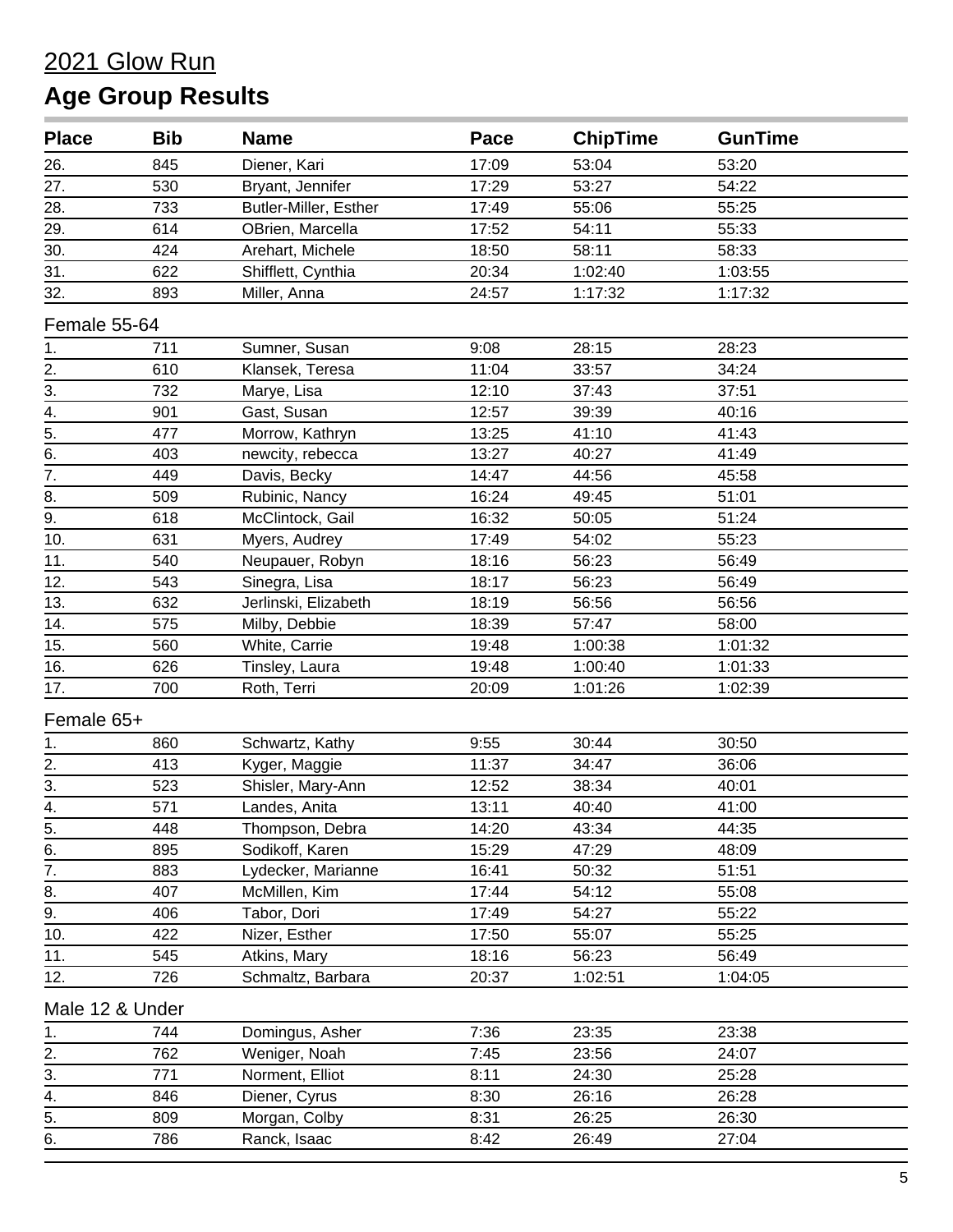| <b>Place</b>     | <b>Bib</b> | <b>Name</b>              | Pace  | <b>ChipTime</b> | <b>GunTime</b> |
|------------------|------------|--------------------------|-------|-----------------|----------------|
| 7.               | 847        | Diener, Theodore         | 9:05  | 28:06           | 28:14          |
| 8.               | 798        | Stringham, Vaughan       | 9:14  | 28:39           | 28:45          |
| 9.               | 821        | Yoder, Keaton            | 9:30  | 27:50           | 29:32          |
| 10.              | 772        | Norment, Jonas           | 9:37  | 29:10           | 29:56          |
| 11.              | 752        | Bunn, Nicholas           | 9:46  | 29:53           | 30:22          |
| 12.              | 746        | Walsh, Griffin           | 9:47  | 30:27           | 30:27          |
| 13.              | 775        | Ballew, Nicholas         | 9:54  | 30:27           | 30:48          |
| 14.              | 816        | Hormel, Calvin           | 9:58  | 29:51           | 30:59          |
| 15.              | 794        | Rankin, Connor           | 9:59  | 31:01           | 31:04          |
| 16.              | 768        | Little, Nathan           | 10:01 | 30:47           | 31:08          |
| 17.              | 763        | Brady, Donnie            | 10:01 | 30:49           | 31:10          |
| 18.              | 810        | Jenner, Alexander        | 10:01 | 30:51           | 31:10          |
| 19.              | 822        | Beri, Darwin             | 10:02 | 30:42           | 31:12          |
| 20.              | 796        | Johnstone-Yellin, Zevian | 10:03 | 31:16           | 31:17          |
| 21.              | 839        | Combs, Harrison          | 10:26 | 32:20           | 32:28          |
| 22.              | 799        | Stringham, Wesley        | 10:30 | 32:30           | 32:40          |
| 23.              | 835        | Reid, Felix              | 11:24 | 34:28           | 35:28          |
| 24.              | 841        | Showalter, Gavin         | 11:29 | 35:08           | 35:42          |
| 25.              | 842        | Showalter, Bryson        | 11:29 | 35:09           | 35:44          |
| 26.              | 742        | Domingus, Jonah          | 11:38 | 35:52           | 36:10          |
| 27.              | 743        | Domingus, Theo           | 11:45 | 36:14           | 36:32          |
| 28.              | 879        | Tennyson, Thomas         | 11:52 | 36:34           | 36:55          |
| 29.              | 830        | Stephenson, Sean         | 12:17 | 37:42           | 38:11          |
| 30.              | 813        | Linden, Noah             | 12:29 | 37:53           | 38:49          |
| 31.              | 748        | Harris, Titus            | 12:36 | 38:49           | 39:09          |
| 32.              | 853        | Burke, Carson            | 13:14 | 40:22           | 41:08          |
| 33.              | 885        | Czajkowski, Alexander    | 13:15 | 40:54           | 41:14          |
| 34.              | 886        | Czajkowski, Peter        | 13:17 | 40:58           | 41:17          |
| 35.              | 783        | Lassiter, Cullen         | 13:51 | 43:04           | 43:04          |
| 36.              | 785        | Guinn, David             | 14:05 | 43:25           | 43:46          |
| 37.              | 829        | LANTZ, Eagon             | 15:43 | 47:48           | 48:50          |
| 38.              | 776        | Stevenson, Jake          | 16:13 | 49:46           | 50:24          |
| 39.              | 817        | OBrien, Max              | 16:18 | 49:18           | 50:42          |
| 40.              | 790        | Morton, Joshua           | 17:08 | 53:01           | 53:17          |
| 41.              | 764        | Brady, Calvin            | 18:51 | 57:43           | 58:37          |
| 42.              | 890        | Litwin, Jaxon            | 19:25 | 58:45           | 1:00:20        |
| Male 13-17       |            |                          |       |                 |                |
| 1.               | 779        | Souders, Christian       | 6:12  | 19:17           | 19:17          |
| $\overline{2}$ . | 819        | Howley, Kaedon           | 6:30  | 20:13           | 20:13          |
| 3.               | 755        | Tompkins, Owen           | 6:58  | 20:44           | 21:42          |
| $\overline{4}$ . | 863        | Eberly, Evan             | 7:14  | 21:33           | 22:32          |
| 5.               | 808        | Morgan, Aiden            | 7:16  | 22:32           | 22:37          |
| 6.               | 766        | Meixner, Christian       | 7:41  | 23:38           | 23:55          |
| 7.               | 840        | Brabson, Riley           | 7:42  | 23:52           | 23:57          |
| 8.               | 802        | Heatwole, John           | 7:46  | 22:30           | 24:10          |
| $\overline{a}$ . | 750        | Bunn, Nathaniel          | 7:56  | 23:46           | 24:42          |
|                  |            |                          |       |                 |                |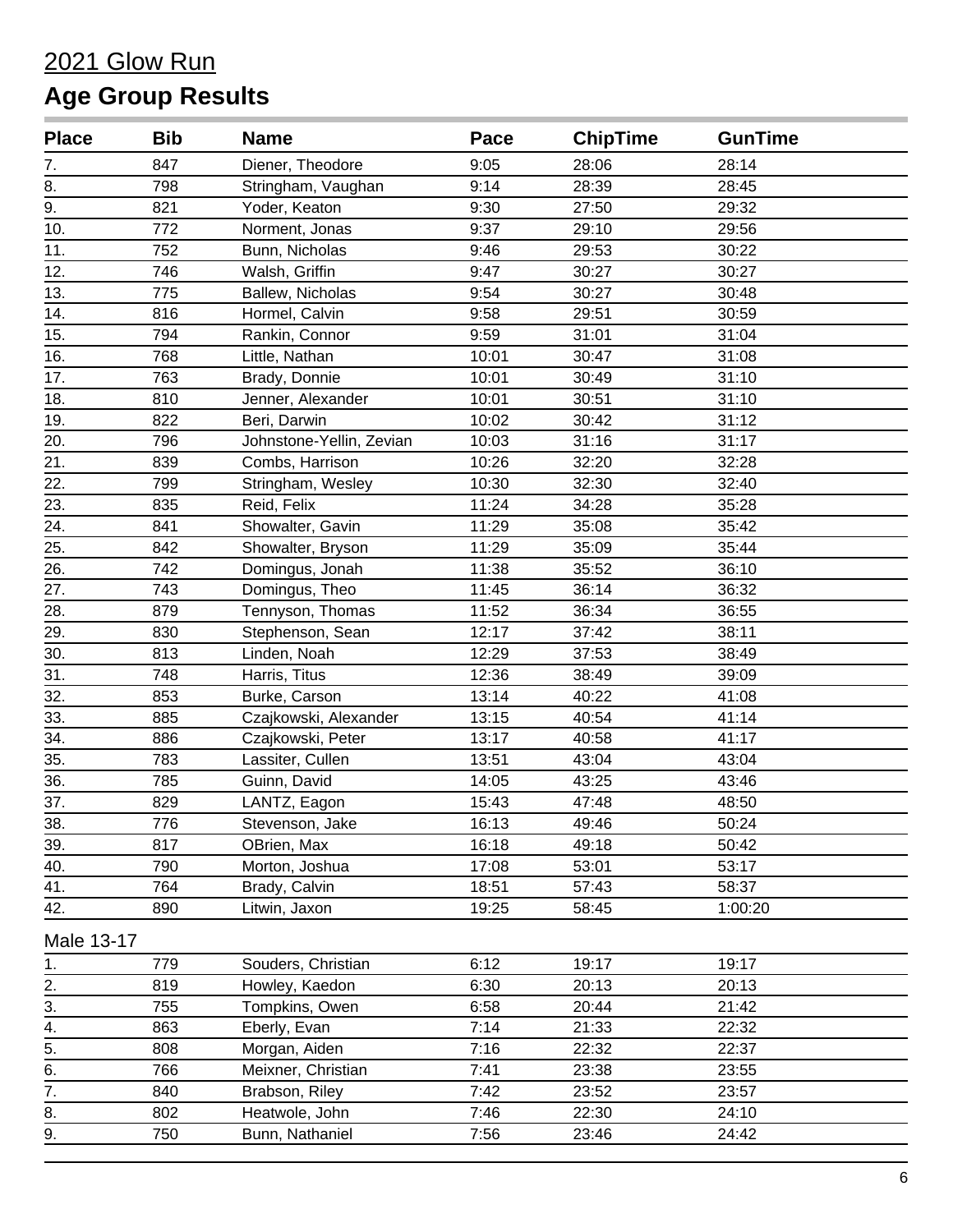| <b>Place</b>     | <b>Bib</b> | <b>Name</b>           | Pace  | <b>ChipTime</b> | <b>GunTime</b> |
|------------------|------------|-----------------------|-------|-----------------|----------------|
| 10.              | 828        | Bowman, Levi          | 7:57  | 24:28           | 24:44          |
| 11.              | 843        | Butler, Xavier        | 7:58  | 24:35           | 24:46          |
| 12.              | 855        | Halteman, Zach        | 8:09  | 25:03           | 25:20          |
| 13.              | 740        | Grigat, Kade          | 8:26  | 25:52           | 26:14          |
| 14.              | 814        | Hormel, Wiley         | 8:47  | 26:12           | 27:21          |
| 15.              | 754        | Tippett, Xavier       | 9:16  | 28:37           | 28:50          |
| 16.              | 757        | Coakley, Aiden        | 9:35  | 29:37           | 29:47          |
| 17.              | 837        | Landes, Cooper        | 10:16 | 31:09           | 31:55          |
| 18.              | 765        | Jimenez, Daniel       | 10:33 | 32:15           | 32:49          |
| 19.              | 820        | Yoder, lan            | 10:44 | 31:39           | 33:22          |
| 20.              | 836        | Landes, Tyson         | 12:12 | 37:08           | 37:58          |
| 21.              | 566        | Rogers, Luke          | 14:05 | 42:33           | 43:47          |
| 22.              | 756        | Wiley, Drew           | 15:52 | 49:01           | 49:19          |
| 23.              | 795        | Johnstone-Yellin, Cai | 17:16 | 52:56           | 53:42          |
| 24.              | 781        | Lassiter, Ethan       | 17:19 | 52:41           | 53:50          |
| Male 18-24       |            |                       |       |                 |                |
| 1.               | 546        | Ranck, Seth           | 6:28  | 20:07           | 20:08          |
|                  | 473        | Longenecker, Taylor   | 6:43  | 20:52           | 20:53          |
| $\frac{2}{3}$ .  | 891        | Heatwole, Kenton      | 7:36  | 23:18           | 23:40          |
| $\overline{4}$ . | 538        | Lassiter, Jackson     | 7:42  | 23:53           | 23:57          |
| $\overline{5}$ . | 501        | Grigat, Josiah        | 8:02  | 24:35           | 24:58          |
| $\overline{6}$ . | 616        | OBrien, Sean          | 8:29  | 26:10           | 26:23          |
| $\overline{7}$ . | 679        | Santiago, Angel       | 9:05  | 28:05           | 28:15          |
| 8.               | 619        | Korotkov, Dmitriy     | 9:51  | 29:37           | 30:38          |
| 9.               | 716        | Lowery, Grant         | 9:52  | 30:08           | 30:42          |
| 10.              | 472        | Longenecker, Collin   | 18:59 | 58:03           | 58:59          |
| 11.              | 661        | Kimbrough, Mason      | 20:24 | 1:02:05         | 1:03:24        |
| Male 25-34       |            |                       |       |                 |                |
| 1.               | 671        | Yoder, David          | 5:47  | 17:58           | 18:00          |
| 2.               | 502        | Canter, William       | 6:35  | 20:25           | 20:28          |
| $\overline{3}$ . | 511        | Canter, Walter        | 6:49  | 21:10           | 21:13          |
| 4.               | 640        | Vincie, David         | 7:04  | 21:59           | 22:00          |
| 5.               | 736        | Cottingham, Ben       | 7:36  | 23:26           | 23:40          |
| 6.               | 727        | McGrane, William      | 7:49  | 24:07           | 24:20          |
| $\overline{7}$ . | 850        | Damerel, Christopher  | 8:17  | 25:20           | 25:45          |
| 8.               | 902        | Wright, Matt          | 8:19  | 25:25           | 25:51          |
| $\overline{9}$ . | 665        | Good, Denver          | 8:25  | 25:48           | 26:12          |
| 10.              | 595        | Rastatter, Brett      | 8:39  | 26:43           | 26:56          |
| 11.              | 515        | Lonett, Marc          | 8:59  | 27:42           | 27:56          |
| 12.              | 623        | Bowman, Charles       | 9:46  | 29:37           | 30:22          |
| 13.              | 857        | Lewis, Ryan           | 10:31 | 32:26           | 32:42          |
| 14.              | 514        | Getz, Charles         | 10:54 | 32:47           | 33:54          |
| 15.              | 504        | Straughn, Cameron     | 11:10 | 34:04           | 34:44          |
| 16.              | 478        | Ellingson, Samuel     | 12:30 | 37:49           | 38:53          |
| 17.              | 582        | Mercer, Matthew       | 14:54 | 46:20           | 46:20          |
| 18.              | 684        | Blosser, Nevin        | 15:55 | 49:29           | 49:29          |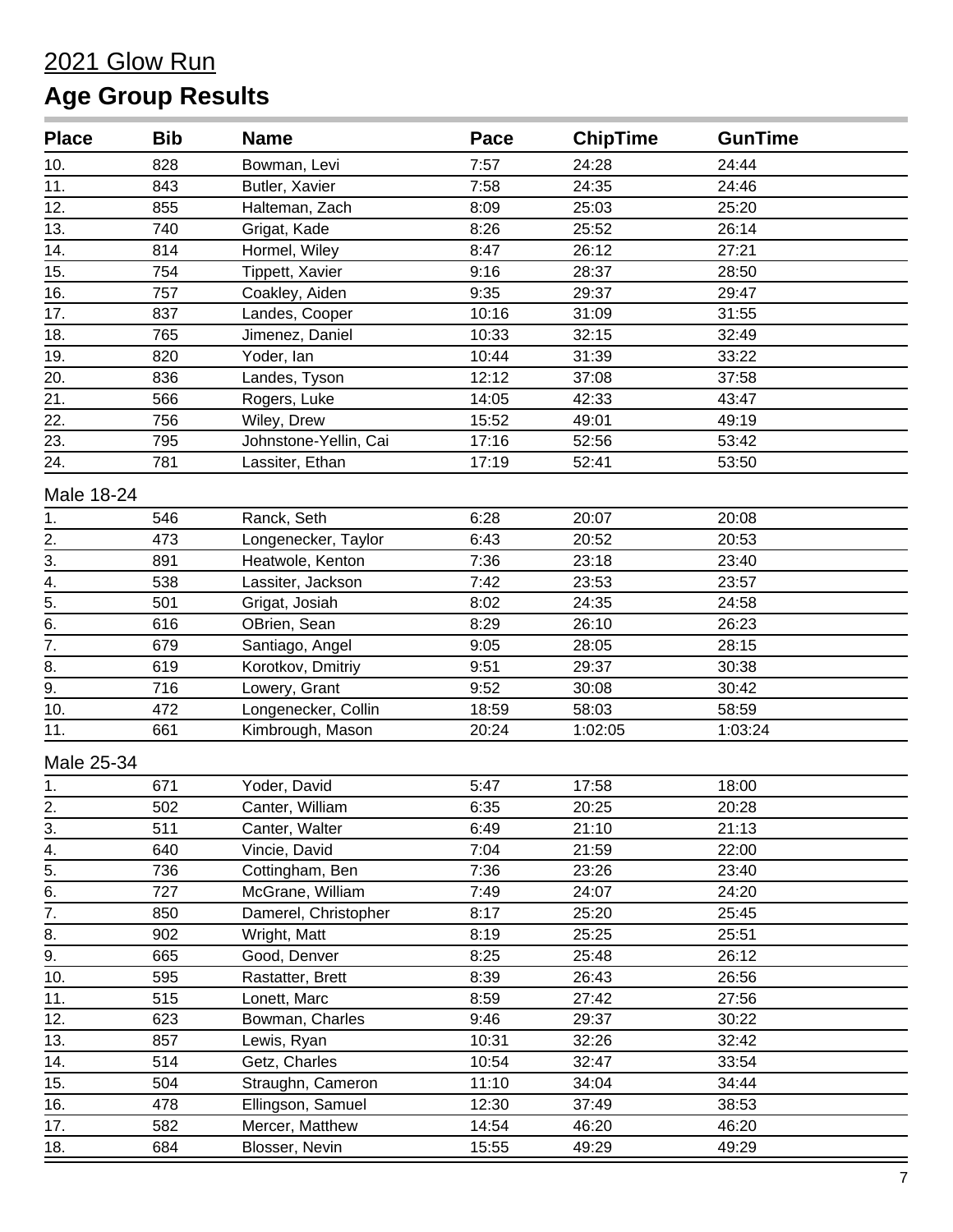| <b>Place</b>     | <b>Bib</b> | <b>Name</b>        | Pace  | <b>ChipTime</b> | <b>GunTime</b> |  |
|------------------|------------|--------------------|-------|-----------------|----------------|--|
| 19.              | 708        | Stoner, Sam        | 15:56 | 47:55           | 49:31          |  |
| 20.              | 468        | Mimiaga, Tristen   | 15:57 | 48:29           | 49:34          |  |
| 21.              | 525        | Luebben, Craig     | 17:52 | 54:02           | 55:34          |  |
| 22.              | 888        | Litwin, Michael    | 19:25 | 58:46           | 1:00:20        |  |
| 23.              | 702        | Roth, Daniel       | 20:08 | 1:01:24         | 1:02:35        |  |
| Male 35-44       |            |                    |       |                 |                |  |
| 1.               | 522        | Peyton, Stanley    | 5:53  | 18:20           | 18:20          |  |
| $\frac{2}{3}$ .  | 442        | Argenbright, Troy  | 6:52  | 21:21           | 21:23          |  |
|                  | 531        | Friss, Evan        | 7:01  | 21:48           | 21:49          |  |
| 4.               | 597        | Morgan, Nick       | 7:17  | 22:36           | 22:41          |  |
| $\frac{5}{6}$    | 585        | Hollenberg, Nathan | 7:25  | 23:04           | 23:06          |  |
|                  | 410        | Domingus, Jeff     | 7:36  | 23:35           | 23:38          |  |
| $\overline{7}$ . | 484        | Norment, Peter     | 8:14  | 24:31           | 25:37          |  |
| $\overline{8}$ . | 687        | Clifford, Sean     | 8:32  | 26:29           | 26:33          |  |
| $\overline{9}$ . | 570        | Baker, Jeron       | 8:32  | 26:32           | 26:34          |  |
| 10.              | 581        | Moyer, Christopher | 8:40  | 26:50           | 26:58          |  |
| 11.              | 686        | Weaver, Wes        | 8:40  | 26:48           | 26:58          |  |
| 12.              | 415        | CARTER, JAMES      | 8:43  | 25:22           | 27:08          |  |
| 13.              | 617        | Orem, Chris        | 8:49  | 27:15           | 27:26          |  |
| 14.              | 704        | Rohrer, David      | 8:59  | 27:35           | 27:58          |  |
| 15.              | 454        | Weniger, Jerry     | 9:03  | 27:48           | 28:09          |  |
| 16.              | 844        | Diener, Obed       | 9:05  | 28:02           | 28:14          |  |
| 17.              | 725        | Brabson, Kim       | 9:36  | 29:46           | 29:53          |  |
| 18.              | 517        | Bess, Anthony      | 9:44  | 29:16           | 30:17          |  |
| 19.              | 899        | Jenner, Andrew     | 10:02 | 30:51           | 31:14          |  |
| 20.              | 586        | Boggs, Aaron       | 10:22 | 31:13           | 32:14          |  |
| 21.              | 707        | Linger, Brian      | 10:24 | 32:02           | 32:19          |  |
| 22.              | 620        | Howley, Tim        | 10:37 | 32:55           | 33:01          |  |
| 23.              | 688        | Shull, Josh        | 10:54 | 33:15           | 33:54          |  |
| 24.              | 440        | MILLER, BRENT      | 11:01 | 33:30           | 34:16          |  |
| 25.              | 662        | Robinson, Daniel   | 11:09 | 34:32           | 34:40          |  |
| 26.              | 664        | Bowman, Gabriel    | 11:09 | 34:10           | 34:42          |  |
| 27.              | 608        | Hormel, Justin     | 11:19 | 33:43           | 35:11          |  |
| 28.              | 636        | Koontz, Aaron      | 11:27 | 35:05           | 35:35          |  |
| 29.              | 730        | Showalter, Daren   | 11:32 | 35:17           | 35:51          |  |
| 30.              | 567        | Stringham, David   | 11:39 | 36:04           | 36:13          |  |
| 31.              | 877        | Tennyson, Steven   | 11:52 | 36:32           | 36:56          |  |
| 32.              | 600        | Linden, lan        | 12:31 | 37:42           | 38:56          |  |
| 33.              | 450        | Layman, Matthew    | 12:43 | 38:07           | 39:32          |  |
| 34.              | 852        | Burke, Arrick      | 13:15 | 40:28           | 41:12          |  |
| 35.              | 627        | Beri, Steven       | 13:55 | 42:46           | 43:15          |  |
| 36.              | 542        | Guinn, Jeffrey     | 14:04 | 43:21           | 43:46          |  |
| 37.              | 447        | Colligan, Ben      | 14:08 | 43:12           | 43:57          |  |
| 38.              | 559        | Rankin, Sean       | 15:15 | 46:39           | 47:26          |  |
| 39.              | 537        | Lassiter, Justin   | 15:43 | 47:38           | 48:52          |  |
| 40.              | 550        | Ashton, Todd       | 16:28 | 49:39           | 51:11          |  |
|                  |            |                    |       |                 |                |  |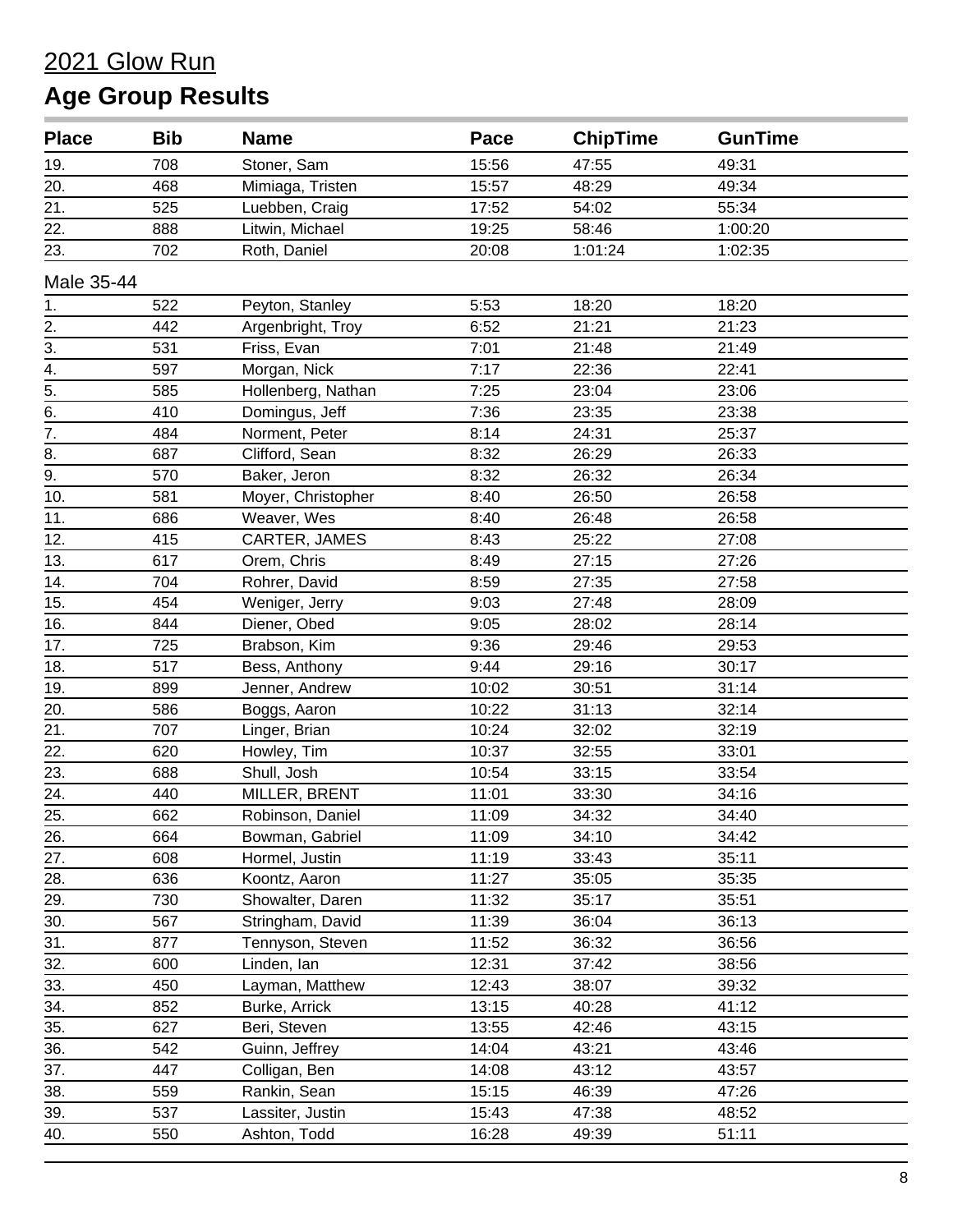| <b>Place</b>     | <b>Bib</b> | <b>Name</b>             | Pace  | <b>ChipTime</b> | <b>GunTime</b> |
|------------------|------------|-------------------------|-------|-----------------|----------------|
| 41.              | 668        | Lantz, Scott            | 17:33 | 53:30           | 54:33          |
| 42.              | 579        | Fitzgerald, Alex        | 17:45 | 54:07           | 55:10          |
| 43.              | 689        | Quispe, Wilfredo        | 17:50 | 54:27           | 55:27          |
| 44.              | 462        | Little, Matt            | 18:52 | 57:49           | 58:38          |
| 45.              | 475        | Bauman, Rance           | 18:58 | 58:03           | 58:59          |
| 46.              | 894        | Hagey, John             | 24:56 | 1:17:31         | 1:17:31        |
| Male 45-54       |            |                         |       |                 |                |
| 1.               | 666        | Adams, Michael          | 6:39  | 20:39           | 20:40          |
| 2.               | 593        | Lemons, Chris           | 7:32  | 23:23           | 23:26          |
| 3.               | 723        | McLeod, David           | 8:52  | 26:46           | 27:35          |
| $\overline{4}$ . | 865        | Faust, Kevin            | 8:56  | 27:33           | 27:49          |
| $\overline{5}$ . | 705        | McClay, Steve           | 9:04  | 27:56           | 28:11          |
| 6.               | 460        | Spitzner, Dan           | 9:14  | 28:22           | 28:44          |
| $\overline{7}$ . | 897        | Wiley, Kris             | 9:16  | 27:51           | 28:49          |
| $\overline{8}$ . | 445        | Coakley, John           | 9:37  | 29:46           | 29:56          |
| $\overline{9}$ . | 648        | Spilman, Jeremy         | 10:11 | 31:06           | 31:41          |
| 10.              | 721        | Combs, Brian            | 10:27 | 31:54           | 32:29          |
| 11.              | 714        | Reid, Jeff              | 10:27 | 31:33           | 32:30          |
| 12.              | 869        | Hall, Quillon           | 10:38 | 31:54           | 33:03          |
| 13.              | 615        | OBrien, Chris           | 10:40 | 31:46           | 33:10          |
| 14.              | 871        | Griscom, Bronson        | 10:50 | 33:36           | 33:42          |
| 15.              | 480        | Clancey, Matthew        | 10:59 | 33:44           | 34:10          |
| 16.              | 471        | Longenecker, Kevin      | 11:02 | 33:24           | 34:20          |
| 17.              | 638        | Shirkey, Aaron          | 11:03 | 33:41           | 34:22          |
| 18.              | 696        | Cone, C. Robert         | 11:11 | 34:12           | 34:48          |
| 19.              | 574        | Milby, James            | 12:44 | 39:24           | 39:34          |
| 20.              | 425        | Arehart, Greg           | 12:46 | 39:20           | 39:41          |
| 21.              | 552        | Hargens, Trent          | 12:55 | 39:28           | 40:09          |
| 22.              | 884        | Czajkowski, Bart        | 13:14 | 40:51           | 41:10          |
| 23.              | 436        | Tompkins, Bill          | 15:08 | 45:35           | 47:03          |
| 24.              | 554        | Dixon, Cary             | 15:17 | 46:09           | 47:32          |
| 25.              | 646        | Leitzel, Todd           | 15:26 | 47:30           | 48:00          |
| 26.              | 486        | Vanhook, Andy           | 15:30 | 47:29           | 48:13          |
| 27.              | 438        | Will, Preston           | 15:52 | 49:01           | 49:19          |
| 28.              | 548        | Morton, Samuel          | 17:10 | 52:55           | 53:22          |
| 29.              | 564        | Johnstone-Yellin, Jason | 17:22 | 53:15           | 53:59          |
| 30.              | 507        | Boffo, Tyson            | 19:34 | 1:00:13         | 1:00:49        |
| 31.              | 466        | Bevivino, Mark          | 19:50 | 1:01:40         | 1:01:40        |
| Male 55-64       |            |                         |       |                 |                |
| 1.               | 734        | Rhodes, Bill            | 9:15  | 28:44           | 28:47          |
| 2.               | 887        | Stephan, Cary           | 9:51  | 29:44           | 30:40          |
| 3.               | 411        | Nolt, Wes               | 11:09 | 34:25           | 34:41          |
| 4.               | 612        | Klansek, Mark           | 11:44 | 36:00           | 36:28          |
| 5.               | 544        | Robohn, Scott           | 11:49 | 36:14           | 36:46          |
| 6.               | 718        | Landes, Phil            | 12:12 | 37:10           | 37:58          |
| 7.               | 404        | newcity, jim            | 13:27 | 40:28           | 41:49          |